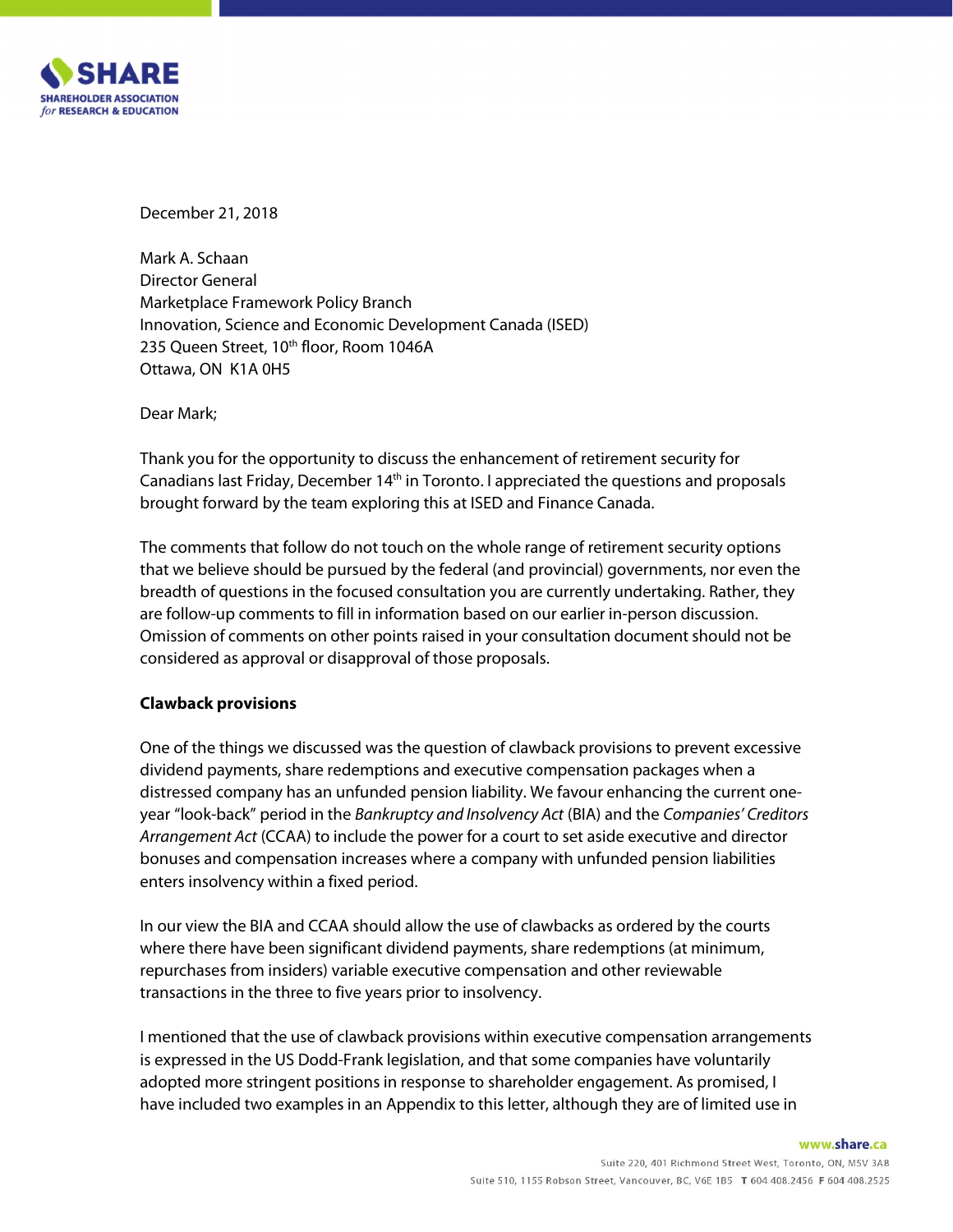this context. However we would support a new provision within the CBCA requiring organizations incorporated under the statute to develop a clawback policy consistent with the above insolvency provisions, as well as allowing clawbacks in the instance of financial restatements (as per Dodd-Frank) and, at the board's discretion, when there has been misconduct resulting in a material violation of law or the Company's policy that causes significant financial or reputational harm to the Company, and the senior executive committed the misconduct or failed in her or his responsibility to manage or monitor conduct or risks. This would also help in ensuring that acceptance of clawback requirements, should they be required, is pre-embedded in executive employment contracts.

### **Disclosure obligations**

The objective of this exercise, of course, should not be just to remedy problems in the event of insolvency but to promote proper funding of pension obligations before insolvency puts that to the test. Additional corporate disclosure, enacted as new obligations under the CBCA, may help to highlight pension fund solvency rates such that executives, shareholders and creditors are focused on the funding status as a potential area of concern to be remedied.

For example, the CBCA could require disclosure in annual statements of financial ratios relevant to the funding status of the pension plan, comparing the ratio of dollars spent on dividends, repurchases or executive compensation to any unfunded liability in the pension plan. While this would not compel any particular course of action, it would draw attention to the issue such that management will seek to improve the ratio before it becomes a reputational liability.

Another disclosure which I mentioned when we met was to ensure that disclosure of financial flows within an organization are clear, such that investors and regulators can be better equipped to monitor any shifting of profits overseas while underfunding continues. One way to help would be to lower the current threshold for reporting subsidiary organizations. Currently reporting issuers are required to include a section in their Annual Information Form (AIF) entitled "Inter-Corporate Relationships" in which they list subsidiaries. Unfortunately, the list of subsidiaries provided in the AIF is not complete. Canadian securities regulations allow companies to omit subsidiaries if they do not exceed 10 per cent of the company's consolidated asset or consolidated revenue. While we have not quantified the extent of the problem in Canada, research in the United States suggests that similar materiality thresholds allow companies to avoid disclosing 85 per cent of their subsidiaries. A lower threshold or full reporting requirement in the CBCA may assist in identifying reviewable transactions related to profit-shifting prior to insolvency.

As an aside, this measure may also find favour with the Canada Revenue Agency (as it relates to base erosion and profit shifting) and with investors that are attuned to aggressive tax avoidance and/or other financial manoeuvres that create risk.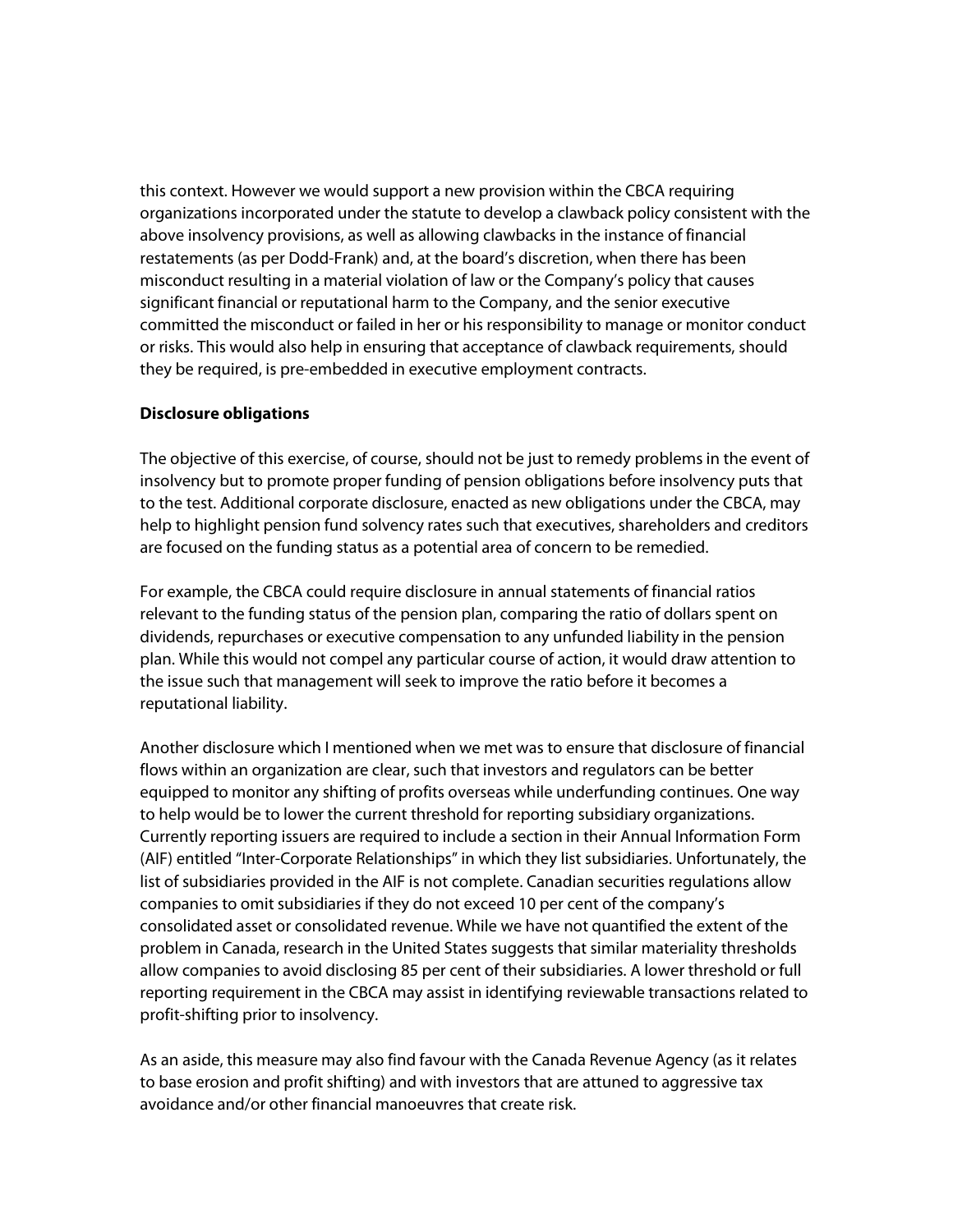The above disclosures currently have a place in securities regulation rather than corporate law. However as we discussed, recent CBCA amendments have included reporting requirements that are restricted to reporting issuers and the above requirement would be no different in their scope or application.

# **Restrictions on corporate behaviour**

Where a pension deficit is large or persistent, however, disclosure alone will be insufficient to remedy the problem. For this reason, the CBCA should be amended to restrict or reduce dividend payments, share repurchases, and variable executive *and director* compensation until such time as the solvency funding ratio surpasses a specified threshold.

Should there be extenuating circumstances that would require special treatment, an appeal for special relief should be available, but the onus should be on the corporation to argue for an exemption from the norm, not the other way around.

Similarly, authority to apply similar payout restrictions when considering special pension funding relief in any other circumstances should be granted to the Minister of Finance, at her or his discretion. For guidance, these potential restrictions should be articulated in a non exhaustive manner.

# **Directors' duties**

We discussed whether the CBCA should clarify directors' duties in light of Canadian case law which invokes a broader vision of stakeholder-centric governance. Some jurisdictions have moved to reflect this trend in their domestic legislation, such as in the United Kingdom where the UK *Companies Act 2006* defines directors' duties to include consideration of long-term consequences, employees, suppliers, customers, community, and the environment.

While *BCE Inc v 1976 Debentureholders*, found that directors are required to "act in the best interest of the corporation, viewed as a good corporate citizen" and that they may look to "the interests of, *inter alia*, shareholders, employees, creditors, consumers, governments and the environment to inform their decisions", the court did not set out in any detail the meaning of responsible corporate citizenship.

In light of the general nature of the *BCE* decision, developments in other jurisdictions and the unmistakeable trajectory of the increasing importance of corporate responsibility, ISED should take this opportunity to codify director duties in the CBCA. In particular, the requirement that directors consider the interests of a broad range of stakeholders – including the workforce, and the environment, should be clarified.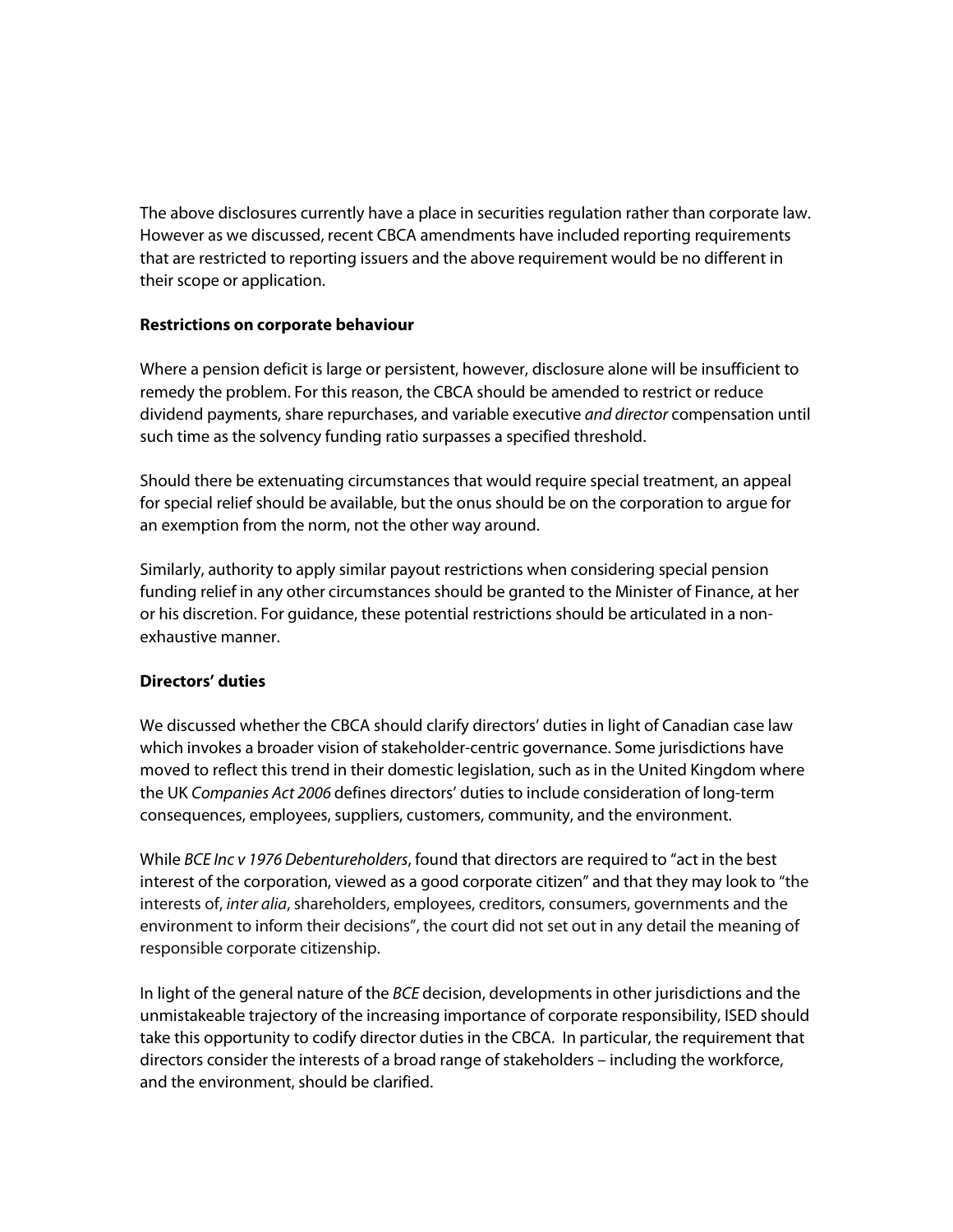### **Further comments**

The comments above, in many cases, would also be applicable to provincial corporate statutes and a coordinated approach on retirement security between the federal and provincial governments would be preferable to a piecemeal approach adopted by individual jurisdictions. We would welcome efforts to discuss extending similar protections and requirements under provincial laws with the applicable provincial governments.

I hope that the above comments, as a follow-up to our more fulsome discussion in person, will assist in the development of a balanced and principled approach to retirement income security in Canada.

What happened recently at Sears Canada was not the first time retirees were cheated of their deferred wages, but we should expend every effort to make sure it is the last.

If you would like to discuss any of this further, please don't hesitate to get in touch.

Regards,

FanTury

Kevin Thomas Executive Director SHARE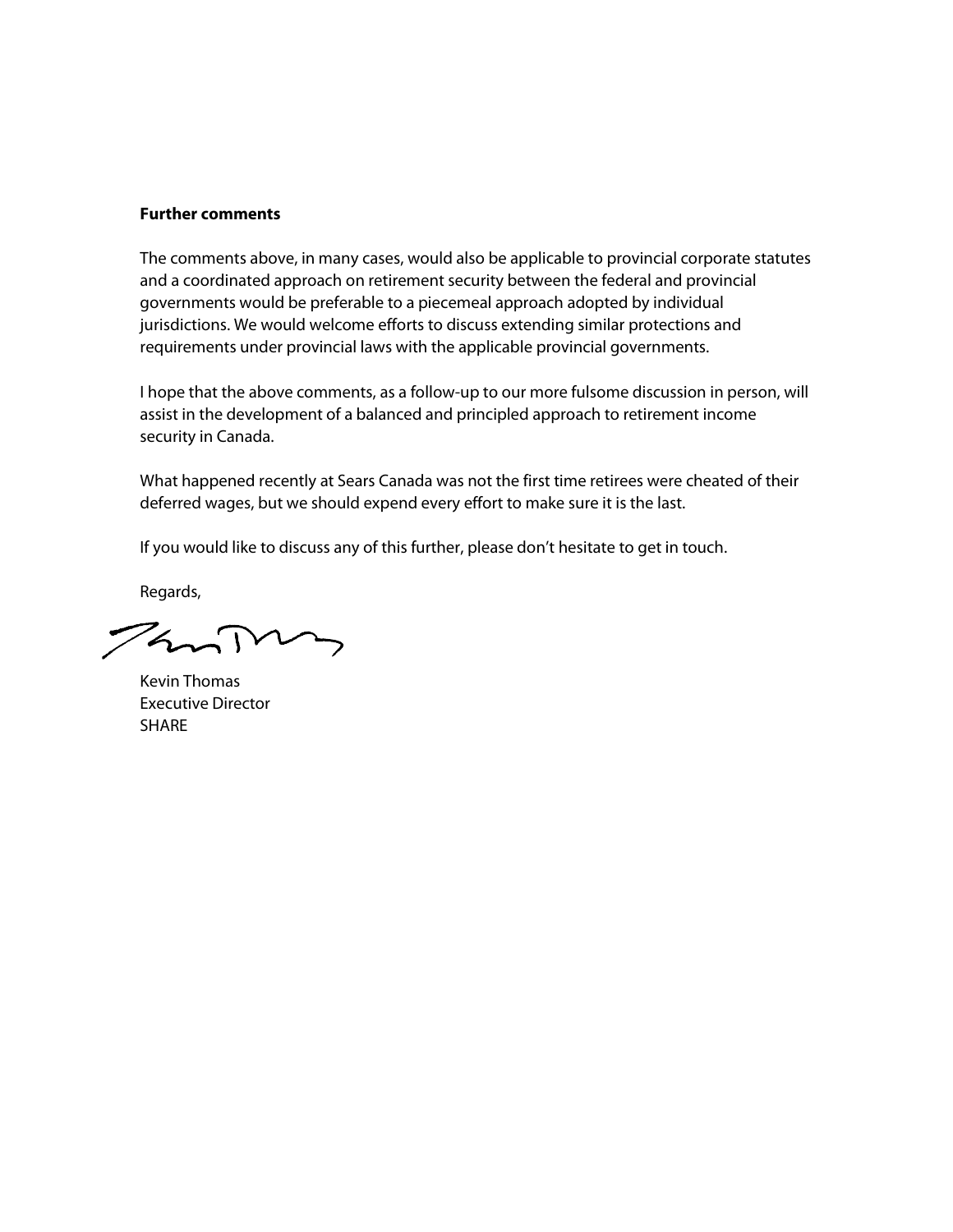### **Appendix: US Compensation Clawback Provisions**

The legislative provision for executive compensation clawbacks is found in the Dodd-Frank Act and reads:

SEC. 10D. RECOVERY OF ERRONEOUSLY AWARDED COMPENSATION POLICY.

#### (a) LISTING STANDARDS

.—The Commission shall, by rule, direct the national securities exchanges and national securities associations to prohibit the listing of any security of an issuer that does not comply with the requirements of this section.

#### (b) RECOVERY OF FUNDS

.—The rules of the Commission under subsection (a) shall require each issuer to develop and implement a policy providing—

(1) for disclosure of the policy of the issuer on incentive-based compensation that is based on financial information required to be reported under the securities laws; and

(2) that, in the event that the issuer is required to prepare an accounting restatement due to the material noncompliance of the issuer with any financial reporting requirement under the securities laws, the issuer will recover from any current or former executive officer of the issuer who received incentive-based compensation (including stock options awarded as compensation) during the 3-year period preceding the date on which the issuer is required to prepare an accounting restatement, based on the erroneous data, in excess of what would have been paid to the executive officer under the accounting restatement.

The Dodd-Frank provision specifically addresses material restatements, which is a different issue, and it is intended to be implemented through securities law (i.e. by the Securities Exchange Commission), which is not what you are considering.

Notwithstanding, it is interesting in that it focuses on all incentive-based compensation (which would encompass both short-term and long-term incentive plans) which is a useful standard.

Many US companies have indeed gone beyond this minimal provision to adopt policies that are more comprehensive in their scope. For example, Zimmer Biomet Holdings Inc.'s 2018 proxy circular says:

In February 2011, the Board adopted an executive compensation recoupment policy. This policy applies to cash incentive compensation paid and equity incentive awards granted to executive officers. In the event we are required to prepare an accounting restatement due to our material noncompliance with any financial reporting requirement under federal securities laws, the Board will review the facts and circumstances that led to the requirement for the restatement and take any actions it deems appropriate with respect to incentive-based compensation. The Board will consider whether an executive officer received compensation based on performance reported, but not actually achieved, or was accountable for the events that led to the restatement, including any misconduct. Actions the Board may take include: seeking recovery of incentive-based compensation received by an executive officer during the three-year period preceding the date we are required to prepare an accounting restatement in excess of what would have been paid to the executive officer under the accounting restatement; imposing disciplinary actions; and pursuing any other remedies. In addition, the committee is monitoring regulatory developments with